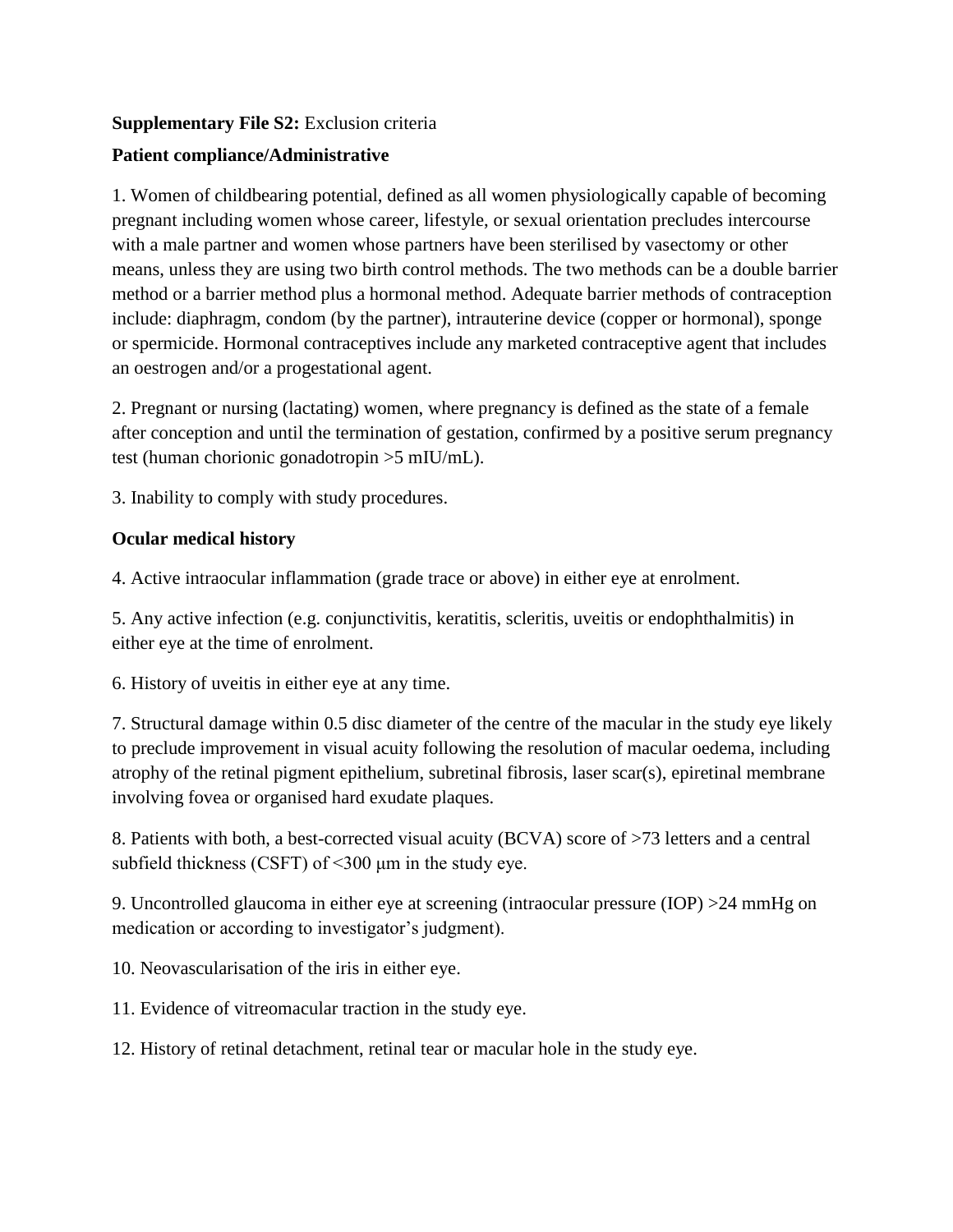13. Active proliferative diabetic retinopathy in the study eye, i.e. any neovascularisation that progressed within 6 months prior to randomisation.

14. Patients who are monocular or have a BCVA score in the nonstudy eye (fellow eye)  $\leq$ 24 letters (approximate Snellen equivalent of 20/320) at Visit 1.

## **Prior ocular treatments**

15. Any intraocular surgery in the study eye within 3 months prior to randomisation.

16. History of vitrectomy in study eye regardless of time prior to randomisation.

17. Planned medical or surgical intervention during the 24-month study period.

18. Panretinal laser photocoagulation in the study eye within 6 months prior to randomisation.

19. Focal/grid laser photocoagulation in the study eye within 3 months prior to randomisation.

20. Treatment with antiangiogenic drugs in either eye (pegaptanib sodium, anecortave acetate, bevacizumab, ranibizumab or VEGF-Trap) within 3 months prior to randomisation.

21. Use of other investigational drugs at the time of enrolment or within 3 months or 5 half-lives from enrolment, whichever is longer.

22. History of intravitreal corticosteroid treatment in phakic study eye.

23. Intravitreal corticosteroids in postcataract surgery study eye (aphakic or pseudophakic, without damaged posterior capsule) within 3 months prior to randomisation.

24. Ocular conditions in the study eye that require chronic concomitant therapy with topical ocular corticosteroids.

25. Intraocular implants except for lenses.

#### **Systemic conditions or treatments**

26. History of stroke within 6 months prior to enrolment.

27. Renal failure requiring dialysis or renal transplant or renal insufficiency with creatinine levels >2.0 mg/dL at screening.

28. Untreated diabetes mellitus.

29. Blood pressure systolic >160 mmHg or diastolic >100 mmHg at screening and/or randomisation.